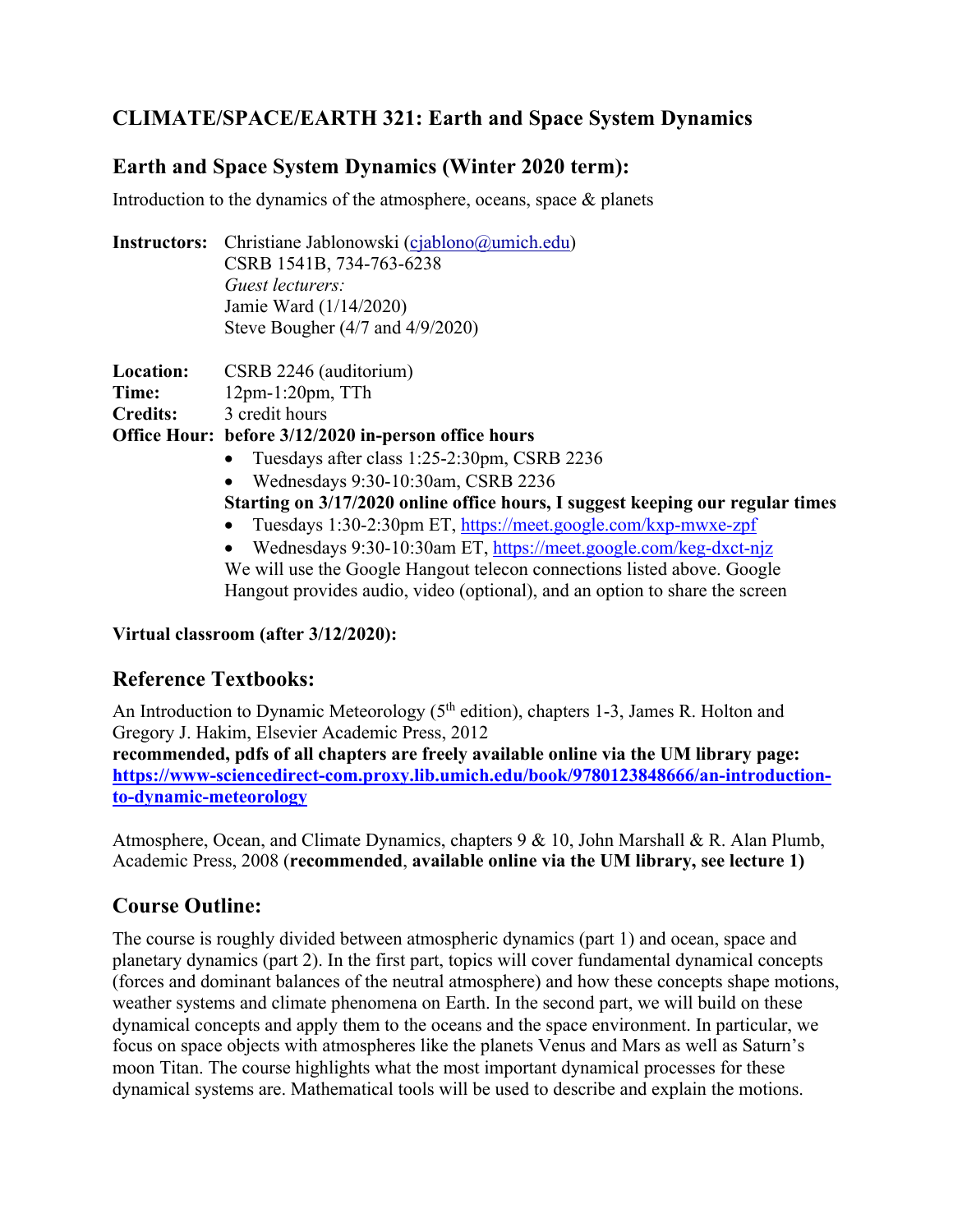The course includes in-class discussions and exercises that address both the mathematical aspects of the course as well as the physical systems. The latter includes the interpretation of maps (e.g. surface pressure, temperature, geopotential height and vorticity) and how to derive information about the dynamical state from such maps. The in-class exercises take up about 15% of the class time. All lecture slides and some additional handouts will be provided via the Canvas class page.

# **Learning Outcomes:**

Students that take CLIMATE/SPACE 321

- are able to quantitatively and qualitatively describe the basic characteristics of atmospheric, oceanic and planetary-atmosphere motions, and their typical spatial and temporal scales
- can apply mathematical tools (like derivatives, integrals, trigonometric functions, spherical coordinates) and vector calculus concepts (like divergence and rotation) to provide insights into physical flow phenomena
- are trained to sketch the characteristics of flow fields
- understand transport processes in the atmosphere and their mathematical description
- understand the forces and partial differential equations (the equations of motion) that drive the fluid motions on rotating planets
- understand the concept of a conservation law
- are able to rewrite the equations sets in various forms and convert physical units
- can use scaling arguments to simplify the equation set and expose fundamental balances like the hydrostatic balance, geostrophic balance and its vertical variation (thermal wind), and static stability
- are able to interpret weather and ocean maps, and draw conclusions about the flow fields
- are able to apply the atmospheric dynamics concepts and slightly modify them to make them applicable to the motions of the oceans and planetary atmospheres
- understand the dynamical interactions between the atmosphere and the ocean (e.g. how do the wind and friction drive the ocean flow)

## **Schedule:**

- 1/9 Introduction, overview of the course and logistics (HW0 out: math review, not graded)
- 1/14 Introduction to the Earth's atmosphere (descriptive characterization), physical units and scales

#### **Part 1: Atmospheric Dynamics**

- 1/16 Ideal gas law, hydrostatic equation, mass, pressure (HW0 due, HW1 out)
- 1/21 Integration of the hydrostatic equation, geopotential and hypsometric equation
- 1/23 Geopotential thickness, layer-mean temperature, gradients (HW 1 due)
- 1/28 Review of all equations so far and mathematical tools (vectors, operators), divergence and vorticity, material derivative
- 1/30 Advection from an Eulerian and Lagrangian viewpoint, pressure gradient force (HW 2 due)
- 2/04 Analyzing weather maps, viscous force, gravitational force
- 2/06 Non-inertial rotating coordinate systems, centrifugal force, definition of gravity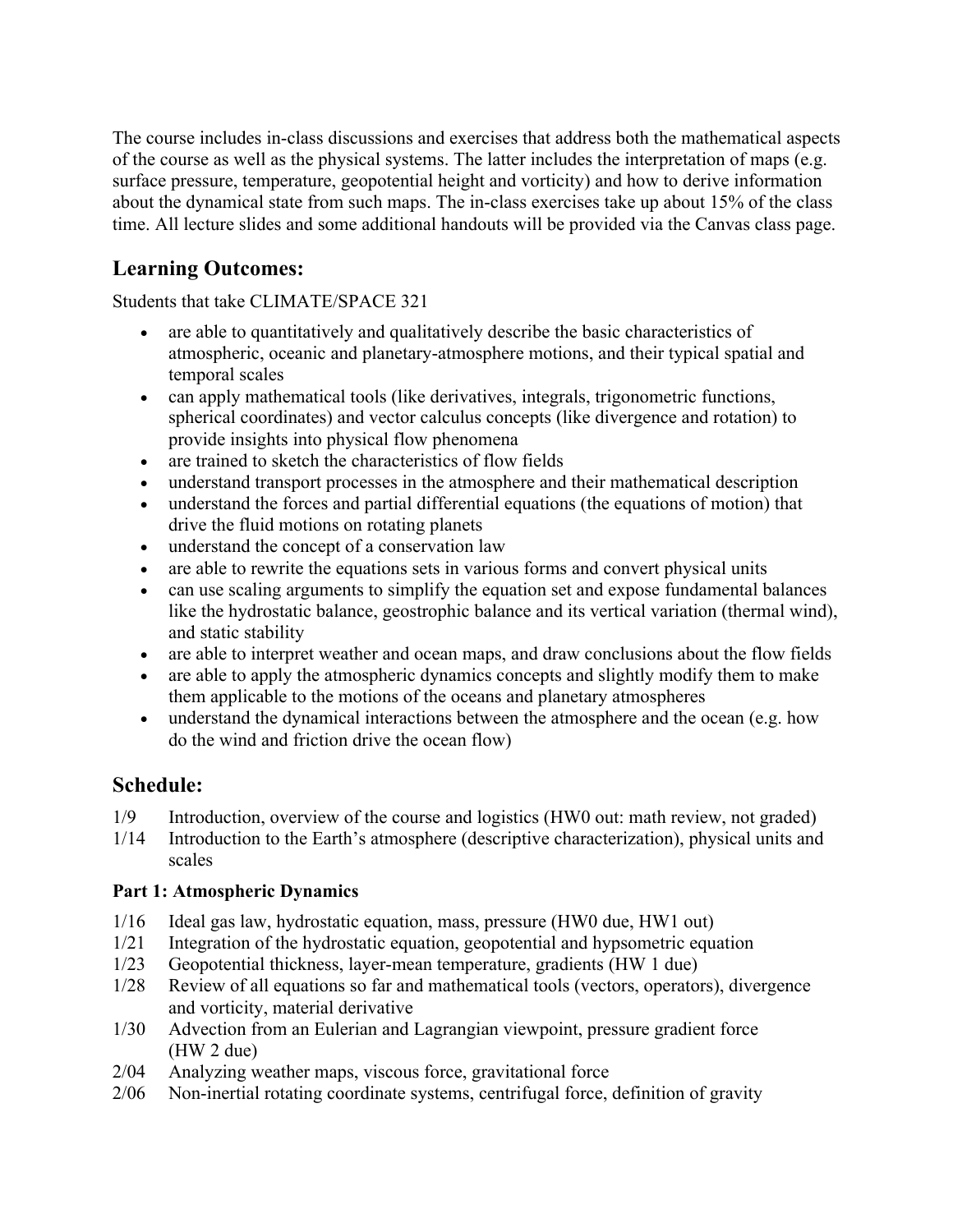(HW 3 due)

- 2/11 Coriolis force
- $2/13$  Review of the momentum equations, scale analysis, geostrophic & hydrostatic balance (HW 4 due)
- 2/18 Ageostrophic wind, continuity equation, thermodynamic equation
- 2/20 Vertical pressure coordinates, thermal wind (HW5 due)
- 2/25 Potential temperature
- 2/27 Review for exam 1 (HW 6 due)
- 3/03 Spring Break, no class
- 3/05 Spring Break, no class
- 3/10 First Exam, in class 12-1:20pm (atmospheric dynamics, material covered in HW 1-5)

#### **Part 2: Ocean and Space/Planetary Dynamics**

- 3/12 class cancelled (due to the transition to virtual lectures)
- 3/17 dry adiabatic lapse rate, Brunt-Väisälä frequency, stability. *Transition to ocean dynamics:* Differences between the ocean and atmosphere, introduction to the ocean
- 3/19 Ocean momentum equation, salt water equation of state, ocean layering, incompressibility and mass conservation law for the ocean, hydrostatic pressure (HW 7 due)
- 3/24 Pressure gradients in the ocean, Boussinesq approximation, scale analysis of open ocean flow, geostrophic flows at the ocean surface and at depth
- 3/26 'Thermal wind' in the ocean, ageostrophic flow (HW 8 due)
- 3/31 Wind stress, viscosity, Ekman spiral, Ekman mass transport, Ekman pumping
- 4/02 Ocean gyres and interior flow, stability and gravity waves in the ocean (HW 9 due)
- 4/07 Space/Planetary dynamics: Mars
- 4/09 Space/Planetary dynamics: Venus
- 4/14 Discussion of alternative dominant balances (gradient wind, cyclostrophic wind) on other planets, review of the motions on Mars, Venus, Titan
- 4/16 Review for exam 2 (HW 10 due)
- 4/21 Fun lecture: Tropical Cyclones
- 4/23 Exam 2 (atmospheric, oceanic and planetary dynamics, material covered in HW 6-10). Exam 2 will be an open-book take-home exam that you turn in via Canvas. I will distribute exam 2 on Thursday 4/23 at 9am ET via Canvas (labeled as Exam 2 in the Assignments directory) and ask you to turn it in on Friday (4/24/2020) before 5pm ET.

## **Expectations and grading policy:**

Students will be evaluated based on weekly homework assignments and two exams. Unless otherwise specified, homework assignments will be due one week from the day they are assigned. Late assignments will not be accepted without prior approval from an instructor.

Your final grade will be determined by your performance on the two midterm exams and the homework. There is no comprehensive final exam. The grade breakdown is:

| Homework   | 33.33 % |
|------------|---------|
| First exam | 33.33 % |